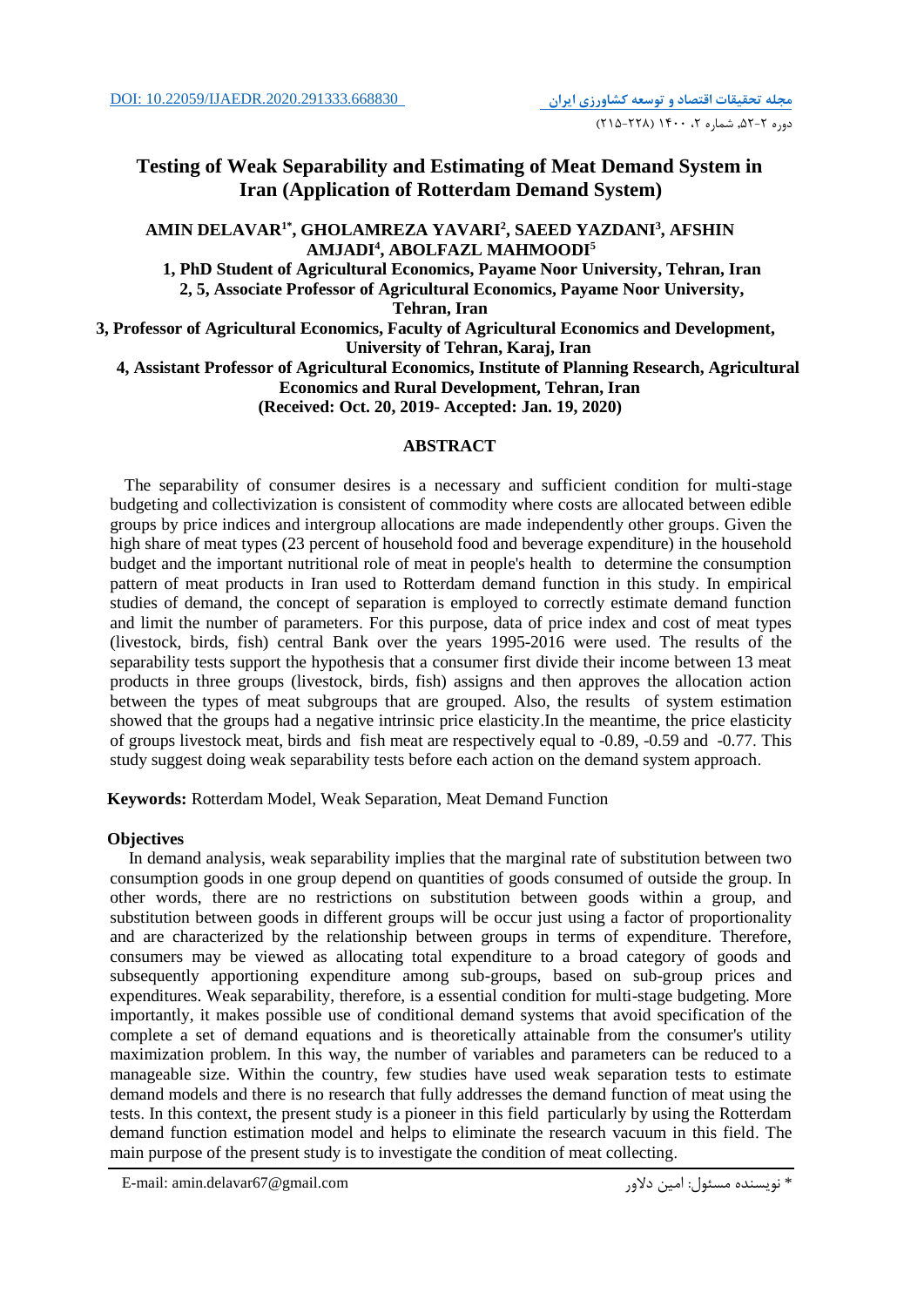### **Materials and methods**

 Separability, conceived independently by Leontief and Sono, is a relative concept which frame of reference is some partition of the commodity set into mutually exclusive and exhaustive subsets. Separability conditions require the marginal rates of substitution between certain pairs of commodities to be functionally independent of the quantities of certain other commodities. Such conditions reduce the number of parameters that enter the family of demand functions and make estimation of the parameter space more feasible. In practice, however, it is next to impossible to look upon marginal utilities to determine the nature of separability. Empirical estimates of structural demand parameters are no valid if separability restrictions are no consistent with the true preference ordering of the representative consumer,. Thus, it is worthy to consider tests of separability. In this study, Rotterdam demand function was used to determine the consumption pattern of meat products in Iran. For this purpose, data related to price index and cost of meat types (livestock-birds-fish) from 1995-2016 were applied. In this estimation, three food groups such as trap, birds and fish meat are separately included in the demand system. And three hypotheses are used to test the weak separability to allow us to clarify how the revenue allocation between the different groups is mentioned above.

### **Results and discussion**

 In this article, the demand of meat is expressed in 13 meat subgroups in a separate way .We investigated and tested three hypotheses of weak separability of meat groups that are a necessary and sufficient answer for two-stage budgeting . Here are three desirable trees for meat subgroups that have been tested by applying separation constraints using the Wald test, which has a chi-2 distribution .In Utility Tree 1, according to the chi-2 table at the significant level of 0.05 with the degree of freedom 53, the value of this table is 70.99. Since the computation value is smaller than the table value, next the separability hypothesis is accepted .In this way, the use of cumulative data on meat in three composite groups of meat (livestock, birds and fish) in the demand systems estimation will produce uneven results. In Utility Tree 2, according to the chi-2 table at the significant level of 0.05 with a degree of freedom of 39, the value of this statistic is 54.57. Since the computation value is greater than the table value, the separability hypothesis is not accepted. Therefore the demand for meat in Utility Tree 2 cannot be divided into two groups and analyzed. In utility tree 3, according to the chi-2 table at the significant level of 0.05 with the degree of freedom 57, the value of this statistic is 57.62. Since the computation value is greater than the table value, and then the separability hypothesis is not accepted. Therefore, the demand for meat in utility tree 3 cannot be divided into five separate groups and the demand functions for them can be analyzed.

#### **Conclusions and suggestions**

 Investigating the conditions of compounding agricultural commodities in economic matters is so important. So, paying attention to this can make the conditions for macroeconomic policy that is more meaningful. Due to the importance of meat group in the Iranian household consumption basket, the conditions of compounding under different assumptions in the meat product group were investigated. The results of this study show that due to weak separation tests, the meat group can be classified into three composite groups of meat (livestock, birds, fish) and calculate the demand system estimates as estimated .There are three general demand functions for broiler groups in that the collection forms are not included. Therefore, the use of cumulative meat data of the three composite groups to obtain the system of demand equations will obtain invalid parameters. Since the present study uses the central bank's price index to assess the conditions for briquetting, as well as the results of this study show that economic studies can be carried out using grouping conducted by the Central Bank of Iran and Statistics Center and if these indicators are used, the results can be real. It is also a fundamental suggestion of the application of the present study that prior to any action on the demand system approach there should be poor separation tests. It is the use of adaptive and separable groups in the selection of specific functional forms of utility, estimation of elasticity, and computation of aggregates in different ways.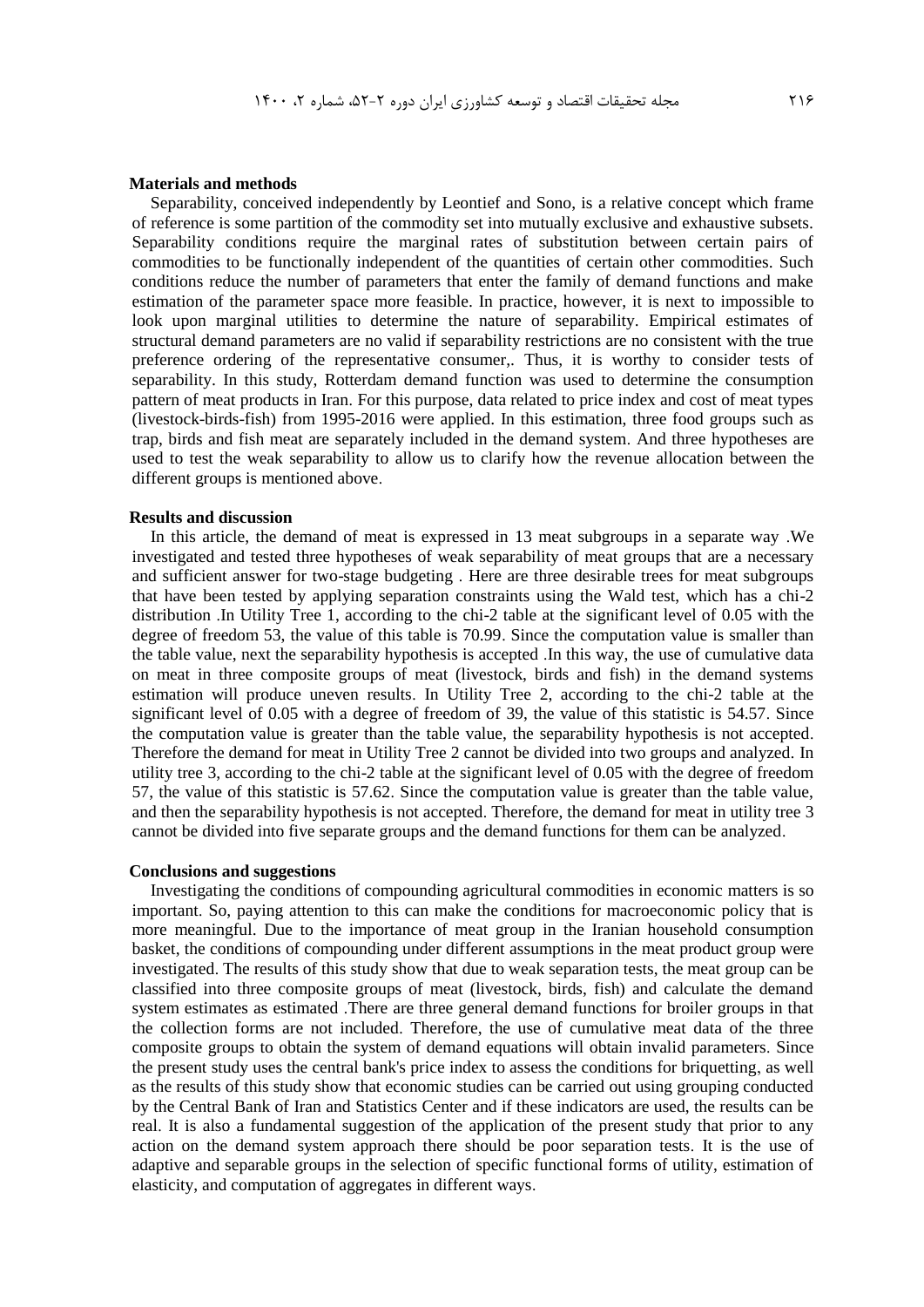# **آزمون جداییپذیری ضعیف و برآورد سیستم تقاضای گوشت در ایران )کاربرد سیستم تقاضای روتردام(**

**1\*، غالمرضا یاوری،<sup>2</sup> سعید یزدانی،<sup>3</sup> افشین امجدی،<sup>4</sup> ابوالفضل محمودی<sup>5</sup> امین دالور ،1 دانشجوی دکتری اقتصاد کشاورزی، دانشگاه پیام نور، تهران، ایران 2و 5 ، دانشیاران اقتصاد کشاورزی، دانشگاه پیام نور، تهران، ایران ،3 استاد گروه اقتصاد کشاورزی، دانشکده اقتصاد و توسعه کشاورزی، دانشگاه تهران، کرج، ایران ،4 استادیار اقتصاد کشاورزی، مؤسسه پژوهشهای برنامهریزی، اقتصاد کشاورزی و توسعه روستایی، تهران، ایران )تاریخ دریافت: -98/8/7 تاریخ تصویب: 98/10/29(**

**چکیده**

**وجود جداییپذیری در تابع مطلوبیت مصرفکنندگان شرط الزم و کافی برای بودجهبندی چندمرحلهای و جمعیسازی سازگار کاالهاست که در آن مخارج با استفاده از شاخصهای قیمت بین گروههای خوراکی تخصیص داده میشود و تخصیص درونگروهی هم به طور مستقل از سایر گروهها صورت میپذیرد. با توجه به باال بودن سهم انواع گوشت )23 درصد مخارج خوراکی و آشامیدنی خانوار( در بودجه خانوار و نقش مهم تغذیهای گوشت در سالمتی افراد، در این مطالعه از تابع تقاضای روتردام برای تعیین الگوی مصرف کاالهای گوشتی در ایران استفاده شده است. در مطالعات تجربی تقاضا، از مفهوم تفکیكپذیری جهت برآورد صحیح تابع تقاضا و محدود نمودن تعداد پارامترها استفاده میشود. برای این منظور از دادههای مربوط به شاخص قیمت و هزینه انواع گوشتها )دام، طیور، ماهی( بانك مرکزی طی سالهای 1374-1396 استفاده شده است. نتایج حاصل از آزمونهای جداییپذیری این فرضیه را که مصرفکنندگان ابتدا درآمد خود را بین 13 کاالی گوشت به صورت سه گروه ) دام، طیور، ماهی( تخصیص داده و سپس عمل تخصیص درآمد بین انواع زیر ردههای گوشت که بر اساس گروهبندی صورت گرفته را تایید مینماید. همچنین، نتایج تخمین سیستم تقاضا نشان داد همـه گروههای کـاالیی، دارای کشش قیمتی منفی هستند. در این میان کشش قیمتی گروههای گوشت دام، طیور و گوشت ماهی به ترتیب برابر ،-0/89 ،-0/59 -0/77 می- باشند. پیشنهاد اساسی پژوهش حاضر این است که پیش از هر گونه اقدامی در رویکرد سیستم تقاضا، باید آزمونهای تفکیكپذیری ضعیف صورت گیرد.**

**واژههای کلیدی: الگوی روتردام، جداییپذیری ضعیف، تابع تقاضای گوشت**

.)Ghahramanzadeh, M., & Rashid- Ghalam, 2015) سرانه متوسط مصرف جهانی گوشت در سال 2015 توسط فائو برابر با 41/3 کیلوگرم در سال محاسبه شد و با روند رو به رشد مصرف پیشبینی می- شود تا سال 2030 میزان متوسط مصرف سرانه گوشت

**مقدمه**

محصوالت گوشتی جزء کاالهاي مهم و ضروري براي خانوارهاي ايرانی است، به طوري که در اغلب سالها در بین اقالم خوراکی و آشامیدنی، بیشترين سهم از کل هزينهي خانوار متعلق به هزينهي انواع گوشت است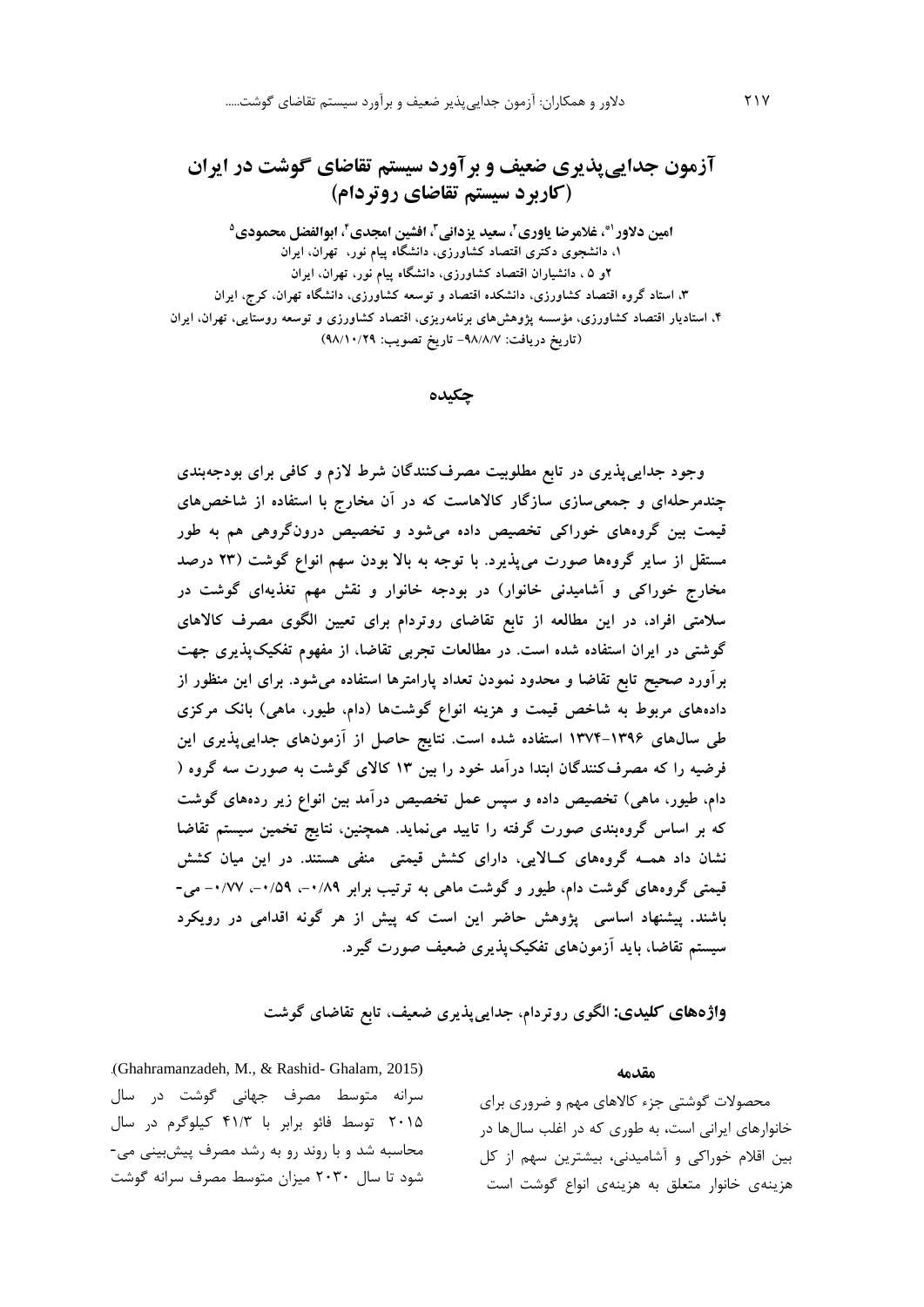در دنیا به حدود 45/3 کیلوگرم در سال برسد ) Food .)Outlook, 2015

در ايران مصرف سرانه گوشت قرمز در سال ۱۳۹۶، 12/1 کیلوگرم میباشد و براي گوشت طیور 27/01 کیلوگرم است که از متوسط مصرف جهانی بیشتر است و همچنین مصرف سرانه گوشت ماهی 11/3 کیلوگرم اساس بر .(Central Bank of Iran , 2017( میباشد اطالعات بانک مرکزي جمهوري اسالمی ايران، سهم گروه گوشت 23/1 درصد نسبت به کل هزينههاي خوراکی و آشامیدنی ساالنه يک خانوار ايرانی را تشکیل داده است. در اين زيرگروه، سهم هزينههاي گوشتی خانوار به ازاي گوشت دام 58/1 درصد کل هزينههاي ناخالص، گوشت طیور 29/1 درصد کل هزينههاي ناخالص و گوشت ماهیها 10/9 درصد کل هزينههاي .)Central Bank of Iran , 2016 (است بوده ناخالص گوشت ماهی، به لحاظ دارا بودن پروتئین و چربی با کیفیت باال و فراوانی انواع مواد معدنی و ويتامینهايی که در آن موجود است، به عنوان يک غذاي کامل .)Mohammadrezaee et al., 2016 ) میشود محسوب

در بین مواد غذايی که توسط انسان مصرف می- گردند، محصوالت دامی و طیور به دلیل اهمیت آن در ارزشافزوده بخش کشاورزي، رشد اقتصادي کشور و ضرورت تأمین نیاز پروتئین مصرفکنندگان جايگاه ويژهاي در اقتصاد ملی دارند و به خصوص با باال رفتن سطح زندگی مردم و رشد جمعیت، میزان مصرف اينگونه محصوالت بیشتر میشود ) .,al et Pishbahar 2019(. با توجه به جايگاه محصوالت گوشتی در سبد غذايی خانوارها و تأمین امنیت غذايی آنها، اين گروه کااليی همواره مورد توجه دولتمردان بوده است. در نتیجه، در ايران نیز همانند ديگر کشورهاي در حال توسعه، چگونگی واکنش مردم به قیمت انواع محصوالت گوشتی و اينکه به طور کلی مصرفکنندگان چگونه هزينههاي مصرفی خود را بین کاالها و خدمات متفاوت تخصیص میدهند، همیشه از موضوعهاي خاص مورد عالقه اقتصاددانان و سیاستگذاران میباشد ) Falsafian Alboghdady and and Ghahremanzadeh, 2011 .)Alashry, 2010 ;

براي بررسی نحوه واکنش مصرفکنندگان نسبت به تغییرات قیمت گروههاي اصلی مواد غذايی و درآمد افراد

نیاز به برآورد توابع تقاضاي مصرفکنندگان میباشد. اما نکته حائز اهمیت اين است که در دنیاي واقعی در الگوهاي مصرفی با تعداد زيادي از کاالها و خدمات قابل دسترس روبرو است، بنابراين، اقتصاددانان براي تخمین توابع تقاضا با تعداد زيادي معادله و حجم زيادي داده مورد نیاز مواجه میباشند، مثالا در دنیاي N کااليی بايستی n کشش خودي، n کشش هزينهاي و (N2-N( کشش متقاطع محاسبه نمود. بديهی است که در چنین شرايطی به ناچار رو به گروهبندی و جمعسازی گالاها میآورند. گروهبندي و جمعسازي کاالها در جهت برآورد آسانتر سیستمهاي تقاضا و کاهش حجم کار بسیار مفید واقع میشود. اما شرط الزم و کافی براي انجام اين گروهبنديها يا به عبارت ديگر بودجهبندي چندمرحله- ای کالاها وجود جدايی پذيري ضعیْف بین زير گروهها يا کاالهاي متعلق به آن گروهها میباشد. جدايیپذيري ضعیف به اين مفهوم میباشد که نرخ جانشینی نهايی بین جفتهاي مشخص کاال در يک گروه خاص مستقل از مقادير مصرفی کاالهاي گروههاي ديگر باشد. اگر مفهوم جدايیپذيري در مورد تکتک گروهها مورد آزمون و بررسی قرار نگیرد ممکن است نتايج مربوط به برآورد سیستم با استفاده از دادههاي جمعی اريب گردد و در آن صورت تحلیلها و پیشبینیهايی که براساس اين نتايج صورت میگیرد، راهنمايیهاي نادرستی خواهند داشت. در اين راستا، با توجه به اهمیت گروه- بندي در برآورد صحیح توابع تقاضا از يک طرف و کاربرد آن در مسائل مهمی از انتظارات، تغییرات فنی، بهـره- وري و حساسـیتهـاي قیمتـی نهـادههــا و سـتادههـا از طـرف ديگـر، لــزوم گروهبندي احساس میشود )1991 , Nicol). در انجام گروهبندي مسائل مهمی را بايد در نظر گرفت، از جملـه شـرايطی کـه تحـت آن مصرفکننده کاالها را به عنوان يک گروه يا يک جمع در نظر میگیرد، قیمتی که بايد براي آن گروه يا جمع در نظر گرفته شود، اينکه مصرفکننده مخارج خـود را چگونـه بـه کاالهـاي درون گـروه اختصاص دهد و

 $\overline{\phantom{a}}$ 

1

<sup>1.</sup> Aggregation

<sup>2.</sup> Multi stage Budgeting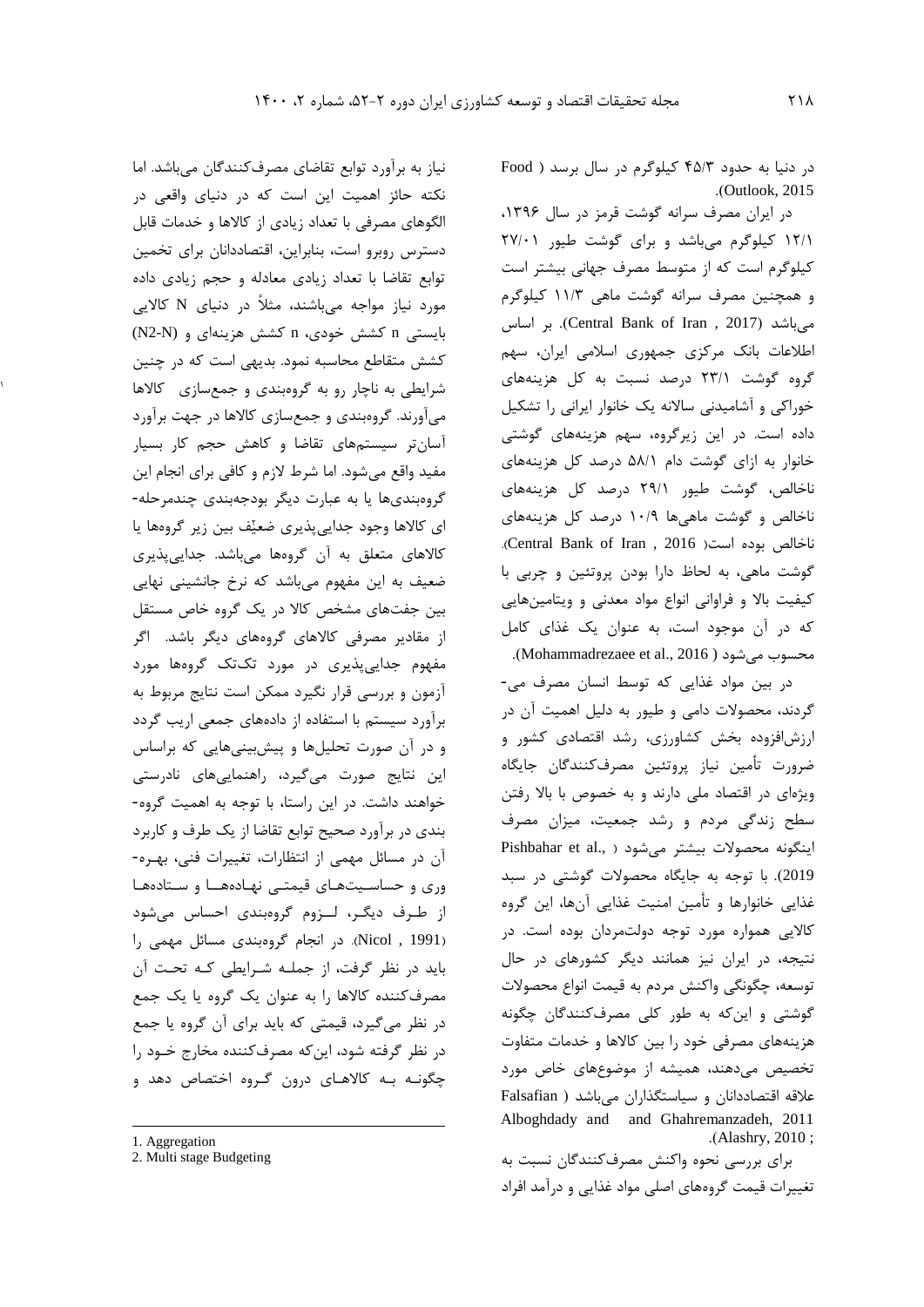چطور واکنشهاي درآمدي و قیمتـی بـراي S کـاال برآورد شود، در حالیکه اين واکنشها براي n کـاال بـرآورد شـدهانـد )1996 , Lewbel). با طرح اين پرسشها انگیزههاي اولیه براي مطالعه گروهبندي کاالها شکل يافت.

اولین اقدام برای گروهبندی توسط Hicks and Leontief( 1946 (انجام شد که نتیجه آن ارائه قضیه کالای مرکب۔ بود. در ادامه، نیز نظریه تفکیگپذیری در تئوري تولید توسط Leontief( 1946 )و در تئوري مصرف توسط Sono( 1961 )ارائه گرديد. بر اين اساس، تاکنون مطالعـات مختلفی در مورد مرکبسازي انواع کاالها صورت گرفته است. به عنوان مثال، and Eales Unnevehr (1988 ) در مطالعه خود نشان دادند که براي تخمین تابع تقاضاي تقريبا ايدهآل، میتوان گوشت مرغ و خوک را در يک گروه بررسی کرد. Shabanzadeh Mahmoodi and) 2016 (به بررسی شرايط مرکبسازي )جمعسازي( میوه و خشکبار، انواع سبزي، حبوبات و فرآوردههاي سبزيجات با استفاده از روش مرکبسازي تعمیم يافته پرداختند، نتايج تحقیق آنها نشان داد که کاالهاي سه گروه میوههاي درختی، میوههاي جالیزي و خشکبار را میتوان به صورت سه گروه مرکب در نظر گرفت و عالوه بر آن سه گروه فوق را میتوان بصورت يک گروه مرکب به نام گروه میوه و خشکبار تجمیع نمود. همچنین، گروههاي سبزيهاي برگی، سبزيهاي بوتهاي، سبزيهاي ريشهاي و حبوبات را میتوان تجمیع نمود.

al et Lee( 2011 )آزمونهاي جدايیپذيري ضعیف و قضیه تعمیميافته کاالي مرکب را براي تقاضاي گوشت گوساله انجام دادند. در پژوهش صورت گرفته آزمون تجمیع گروه، براساس نوع کیفیت (درصد مرغوبیت) و نام تجاري براي محصول گوشت گوساله انجام شد. نتايج آزمون تفکیکپذيري ضعیف نشان داد که مصرف کنندگان نه به سطح کیفیت گوشت گوساله و نه به نام تجاري آن توجه دارند.

آزمونهاي) 1988 (Eales and Unnevehr جدايیپذيري ضعیف را براي گروههاي مختلف

1. Composite Commodity Theorem

-

محصوالت گوشتی انجام دادند تا اين نتیجه حاصل شود که مصرفکنندگان هزينههاي گوشت خود را چگونه تخصیص میدهند. به طوري که اگر محصوالت گوشتی با ماهیت حیوانی مانند »گوشت گاو« و »مرغ« قابل تفکیکپذيري نیستند، بهتر است که گوشت را به محصوالت مشتق شده خود تقسیم نموده تا درک بهتري از انتخاب مصرف کنندگان حاصل شود. Swofford and Whitney) 1978 (آزمونهاي جدايیپذيري ضعیف را در زمینه مصرف، اوقات فراغت و پول انجام دادند. al et Erfani( 2017 )گروهبندي دارايیهاي پولی را با استفاده از تحلیل ناپارامتريک تقاضاي پول انجام دادند که در آن 15 زير گروه از دارايیهاي پولی مورد بررسی قرار گرفت. Nayga and Capps) 1994 (آزمونهاي جدايیپذيري ضعیف را در میان 21 محصول جداگانه گوشتی با استفاده از سیستم تقاضاي الگوي روتردام انجام دادند که نتايج نشان داد که مصرفکنندگان به انتخاب برشهاي مختلف و يا نوع کیفیت در يک نوع گوشت خاص، توجه ندارند و همچنین تفکیکپذيري انواع گوشت با کیفیت يکسان رد میشود. آزمونهاي جدايیپذيري براي گوشت و ماهی در کشور ژاپن براي درک بهتر از انتخاب مصرفکنندگان ژاپنی در تقاضاي پروتئین مورد بررسی قرار گرفته شد که به جاي بررسی ماهی به عنوان يک کاالي همگن، ماهی و غذاهاي دريايی به چند دسته از محصوالت طبقهبندي شدند. اين روش تفکیکپذيري با استفاده از رويکرد سیستم تقاضا مورد بررسی قرار گرفت. نتايج نشان داد که گوشت و ماهی قبل از 1990 جدايیپذير بوده، با اين حال، زمانی که در تمام دوره مطالعه يعنی سالهاي 1981-1995 مورد بررسی قرار گرفت، جدايیپذيري رد شد ( Eales .(and Wessells,1999)

تقاضا براي گوشت (1988 ) Eales and Unnevehr گاو و مرغ را با استفاده از آزمون جدايیپذيري و تغییرات ساختاري انجام دادند که نتايج آزمون جدايی- پذيري نشان داد که فرضیهاي که مصرفکنندگان ابتدا هزينههاي اولیه را به محصوالت حیوانی مانند گوشت گاو يا مرغ اختصاص میدهند و سپس در میان محصوالت گوشتی تجمیع شده هزينه میکنند، رد شد. al et Ghahremanzadeh) 2013 (بررسی آثار رفاهی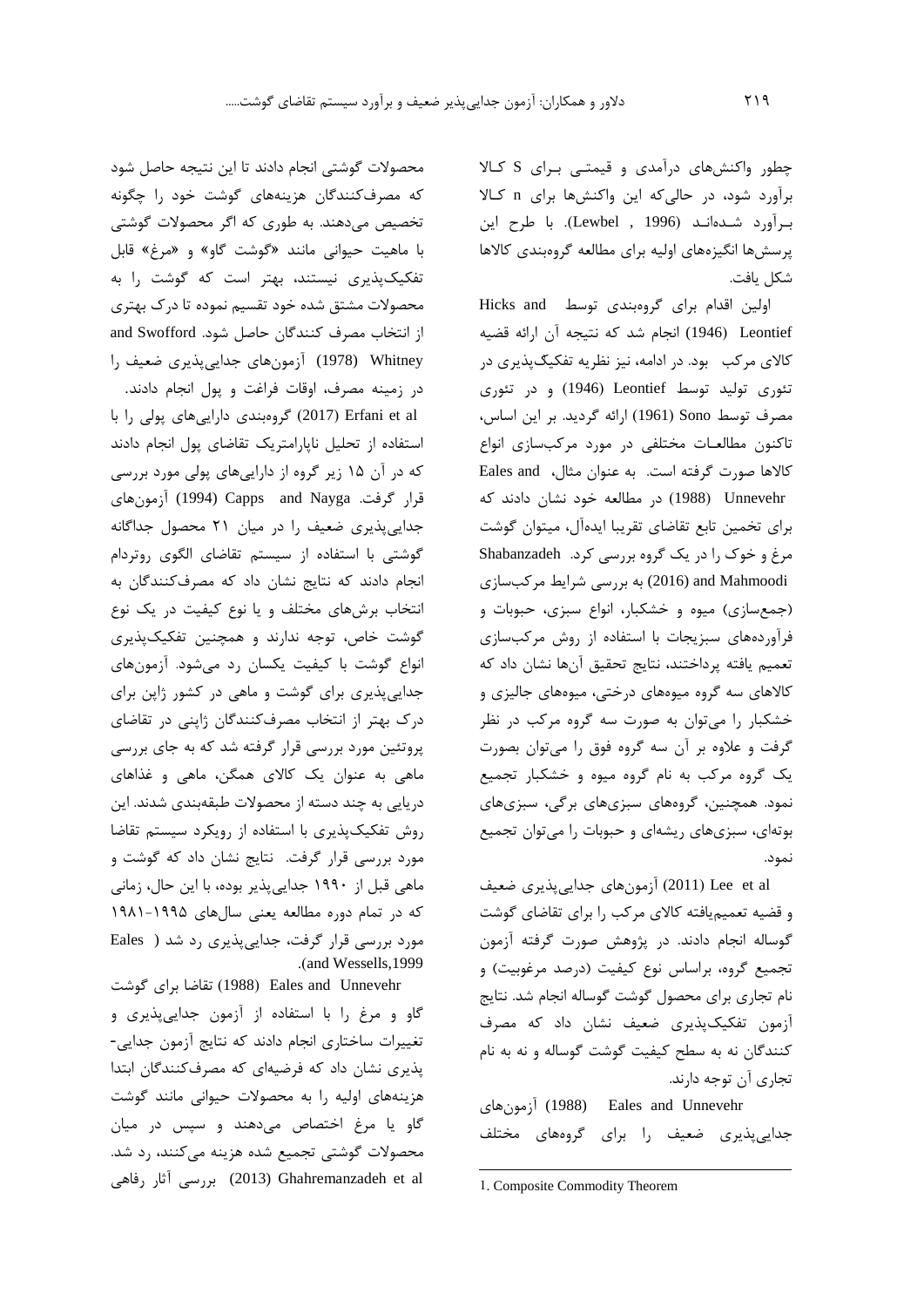افزايش قیمت انواع گوشت را در سالهاي 1385-1388 براي خانوارهاي شهري ايرانی با استفاده از مدل تقاضاي AIDS را انجام دادند، نتايج پژوهش بیانگر آن بود که گوشت گوسفند و ماهی براي خانوارهاي شهري ايرانی لوکس محسوب میشوند و گوشت مرغ و گوساله ضرروري هستند. بر اساس آنچه بیان شد، مالحظه می- شود در داخل کشور مطالعات معدودي از آزمونهاي جدايیپذيري ضعیف براي برآورد مدل تقاضا بهره گرفتهاند. در اين میان مطالعهاي به زبان فارسی مالحظه نشده است که به تخمین تابع تقاضاي گوشت با استفاده از آزمونهاي جدايیپذيري پرداخته باشد. در اين زمینه، مطالعه حاضر جزء پیشگامان اين زمینه، به ويژه با استفاده از تخمین مدل تابع تقاضا روتردام است و به غناي ادبیات موضوع در اين زمینه کمک میکند.

## **روش تحقیق**

مفهوم جدايیپذيري ابتدا توسط Leontief( 1946 ) و Sono( 1960 )به طور مستقل ارائه گرديد. به عقیده آنها اين مفهوم شرط الزم و کافی براي بودجهبندي دو مرحلهاي و جمعیسازي کاالها میباشد و فرض بر اين است که مجموعه n کااليی که در دسترس مصرفکننده میباشد، میتواند به S زيرگروه منحصر به فرد و مجزا از هم تقسيم نمود ( N1, N2, N3,..., Ns). هر زير مجموعه شامل (s,…1,2,=s (Ns کاال میباشد که ns=∑n است. فرض میشود تمامی کاالهايی که در يک زير مجموعه (ns) قرار می گيرند داراي يک سري خصوصیات و ويژگیهاي مشترک باشند ),1997Edgerton). منطق يا دلیل عقالنی دخالت دادن چنین فرضیاتی در مسئله تشخیص مصرفکننده اين است که تصمیم به مصرف در دو مرحله اتفاق بیفتد ),1994Green and Moschini). يک گروه از کاالها تفکیکپذير ضعیف از ديگر کاالها میباشند، اگر نرخ نهايی جانشینی بین هر جفت از کاال در گروه، مستقل از مقادير مصرف شده از هر کااليی که در گروه موجود نیست، باشد. تفکیکپذيري ضعیف بیان میکند که تقاضا براي کاالها در گروه تفکیکپذير، تنها به قیمت کاالها در گروه و نیز مخارج کل گروه بستگی دارد.

Gorman( 1959 )مفهوم تفکیکپذيري ضعیف را از طريق شکل تابع مطلوبیت و با فرم اسالتسکی تابع تقاضاي متناظر تشريح نمودند. تابع مطلوبیت (x(u تفکیکپذیری ضعیف نسبت به بخش  $\{N_{1,...,N_{s}}\}$ است، اگر نرخ نهايی جانشینی بین دو کاالي i وj از N<sup>s</sup> ،  $N_s$  ، مستقل از مقادير کالاهای خارج از  $u_i(x) / u_j(x)$ باشد. به عبارت ديگر:

 $\partial(\text{ui(x)}/\text{ uj(x)})/_{\partial(xk)} = 0$   $i, j \in Ns$  &  $k \notin Ns$  (1)

بنابراين، مقادير بهینه اين کاالها تنها به قیمتها و مخارج گروه بستگی دارد ),2008Grace). در اولین مرحله بودجه مصرفکننده بین زير مجموعههاي 1,N Ns ,…2,N تشخیص پیدا میکند و سپس در مرحله بعدي در داخل اين زير مجموعهها يا گروههاي کااليی تصمیمات مصرف و تخصیص بودجه انجام گیرد و جدايیپذيري ضعیف شرط الزم و کافی براي اين نوع بودجهبندي که بودجهبندي دومرحلهاي مشهور است میباشد. مسألهاي که در ارتباط با بودجهبندي يک مرحلهاي وجود دارد از آنجا ناشی میشود که در اين شرايط امکان اينکه قیمت تمام کاالهايی که در يک گروه قرار میگیرند توسط يک شاخص قیمت واحد بیان نمود موجود نمیباشد. Gorman) 1959 (نشان داد که اين در شرايطی امکانپذير است که توابع مطلوبیت انفرادي براي تمام کاالهايی که در يک گروه قرار می- گیرند همگن باشد. توابع مطلوبیت تجمعی بین گروهها نیز داللت بر ترجیحات قوي جدا داشته باشد )1994( Moschini et al مطالعه .(Edgerton, 1997( نشان داد که سیستم تقاضاي روتردام از انعطافپذيري بیشتري نسبت به سیستم تقاضاي تقريباا ايدهآل و ترانسلوگ جهت مدلینگ تفکیکپذيري برخوردار است چرا که محدوديتهاي تفکیکپذيري که در اين مدل وضع میشود بدون اين که اعمال قیدهاي ديگري بر مدل نیاز باشد نه تنها به صورت محلی بلکه به صورت کلی نیز برقرار خواهند بود (1994 .,*al et* Moschini).

**الگوي روتردام** تجزيه و تحلیل مبتنی بر قیمت پايه مدل روتردام به صورت زير است (1971 ,Theil(:  $(7)$ 

$$
w_i d \log(q_i) = \theta_i d \log(Q) + \sum_{j=1}^n \pi_{ij} d \log(p_j)
$$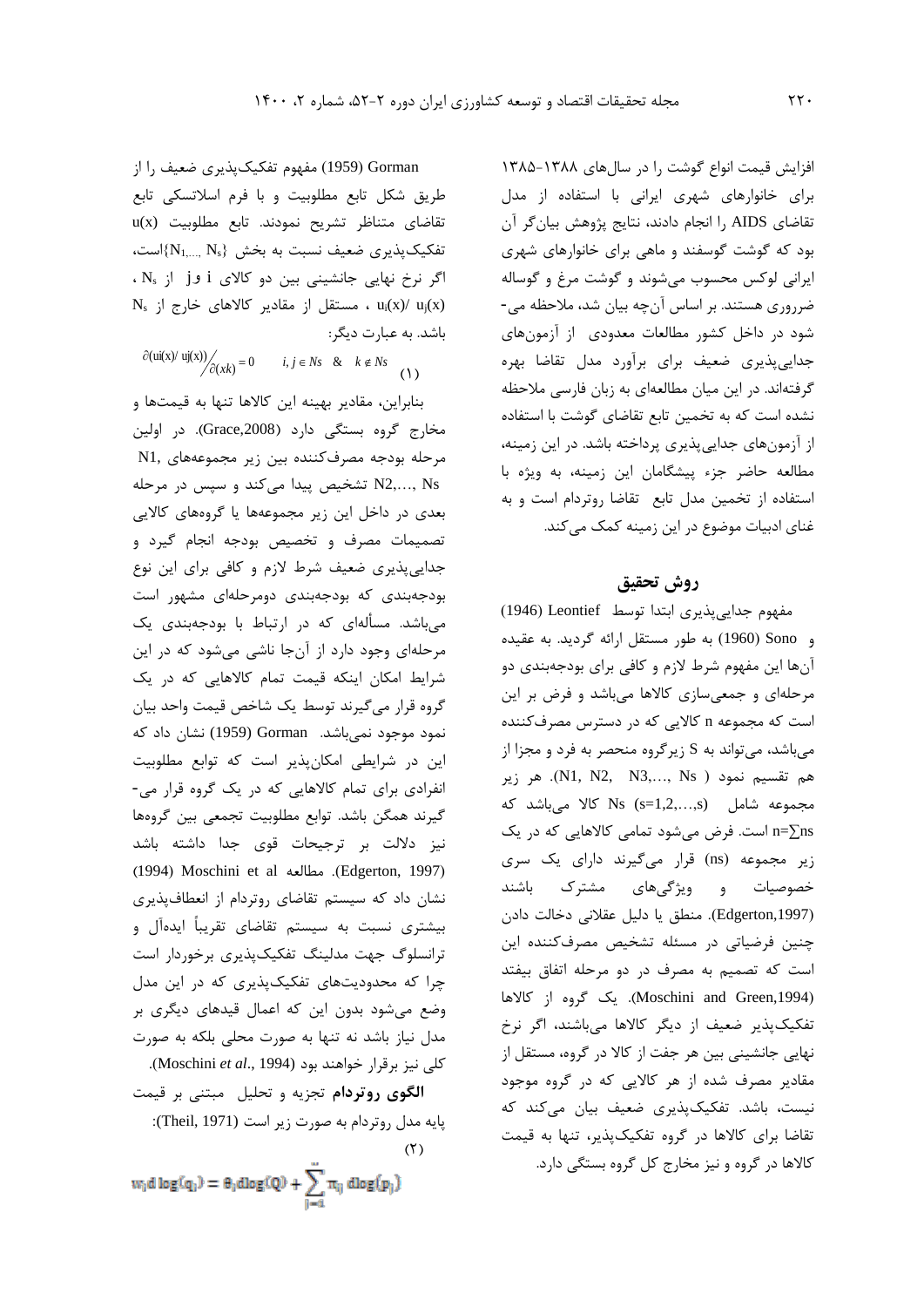که شاخص ديويژيا آن به اين صورت است: )3(

 $d \log(Q) = \sum_i w_i d \log(q_i)$ 

در اين مدل سهم هزينه کاالي i ام در دوره t میباشد، نشاندهنده مقدار کاال i ام در زمان دوره t و مربوط به قیمت در دوره t است. در برنامههاي تجربی log تفاوتهاي تقريبی هستند که تفاوتها را بیان میکند، در نتیجه مدل روتردام نمیتواند به عنوان نمايش دقیق ترجیحات در نظر گرفته شود مگر اينکه محدوديتهايی بر روي آن اعمال شود. با اين وجود، مدل روتردام تقريب انعطافپذيري به سیستم تقاضاي ناشناخته (1988 ,Mountain, 1988) است. اين مدل نیاز به استفاده از محدوديتهاي کالسیک دارد تا برآوردهاي پارامترهاي تقاضا با نظريه منطبق باشد. **محدوديتهاي الگوي روتردام**

$$
(f) \cup i \in \sum_{j=1}^{n} \theta_{j} = 1
$$
  
قید همگنی  

$$
\sum_{j} \pi_{ij} = 0
$$
  

$$
\bar{\alpha}_{ij} = \pi_{ji}
$$

در عمل، هنگام ارزيابی سیستمهاي تقاضا، يک معادله بايد حذف شود تا از ماتريس واريانس-کوواريانس اختالالت اجتناب شود. از طريق محدوديتهاي کالسیک، پارامترهاي تقاضاي مربوط به معادله حذف شده پس از آن بهبود میيابند. مدل روتردام با استفاده از روش سیستم معادالت به ظاهر نامربوط زلنر SURE( 4 ) )1963و1962( با محدوديتهاي همگنی و تقارن تخمین زده شده است.

کشش درآمدي و کشش قیمتی مارشالی يا غیر جبرانی متقاطع ( Eij ) در اين سيستم تقاضا عبارتند از:

-

$$
(\Diamond)
$$

$$
\eta_i = \frac{\theta_i}{w_i} \quad \varepsilon_{ij} = \frac{\pi_{ij}}{w_i} \tag{2}
$$

 قید ادينگ آپ <sup>1</sup> مفهوم جدايیپذيري درقالب کششها به صورت زير می- قید هم*گن*ی مطلوبیت مستقیم، نشبت قیمتی متقاطع قید تقارن <sup>3</sup> هزينهاي آنها خواهد بود ) and ,Goldman مطالعات و تحقیقات در زمینه جدايیپذيري نیز می- تواند با استفاده از يک سري روشهاي پارامتري و غیرپارامتري انجام شود. آزمونهاي غیر پارامتري مقید به فرم تبعی تابع مطلوبیت نمیباشند که اين خصوصیات بسیار مطلوب میباشد اما در کنار اين خصوصیت يک مشکل عمدهاي که وجود دارد، روشهاي غیرپارامتري غیرتصادفی <sup>5</sup> Whitney and Swofford, 1987; ( هستند 1983 ,Varian). آزمونهاي پارامتري مقید به فرم تبعی تابع مطلوبیت میباشند و برخالف آزمونهاي غیرپارامتري تصادفی هستند و داراي توزيع کاي دو Eales and Unnevehr,1988; Nayga and میباشند (,1994capps). اين خصوصیات امکان ارزيابی آماري توان تعريف شود: تحت فرض تفکیکپذيري ضعیف تابع جبرانی دو کاالي موجود در يک گروه يکسان، نسبت به کاالي سوم در گروه متفاوت برابر با نسبت کششهاي .)Uzawa,1964

 $(5)$ 

$$
\frac{\varepsilon_{ij}^*}{\varepsilon_{kj}^*} = \frac{N_i}{N_K} \qquad i, k \in r \quad , \quad j \in s
$$

 $_{ij}^{\ast}$  که در آن  $\epsilon_{\scriptscriptstyle{kj}}^*$  و $\varepsilon_{\scriptscriptstyle{ij}}^*$ *kj* کشش قیمتی متقاطع جبرانی  $N_{K}$  بین کالاهای گروه r و کالاهای گروه s بوده و NK و به ترتیب کشش هزينهاي کاالي i و K را نشان میدهند. در اين خصوص، به دلیل اينکه روشهاي پارامتري تصادفی هستند، بر روشهاي غیر پارامتري در تفکیک- پذيري ترجیح داده میشوند. در روشهاي پارامتري می-  $^{\circ}$ توان به آزمونهای والد (Wald) و نسبت درستنمایی اشاره نمود. رابطه (۶) که يک محدوديت غيرخطی می-باشد با استفاده از آزمون والد مورد آزمون قرار میگیرد.

5. No stochastic

 $\overline{a}$ 

6. Log-Likelihood ration test

<sup>1</sup>. Adding Up

<sup>2</sup>. Homogeneity

<sup>3.</sup> Symmetry

<sup>4</sup>. Seemingly Unrelated Regression Equaiton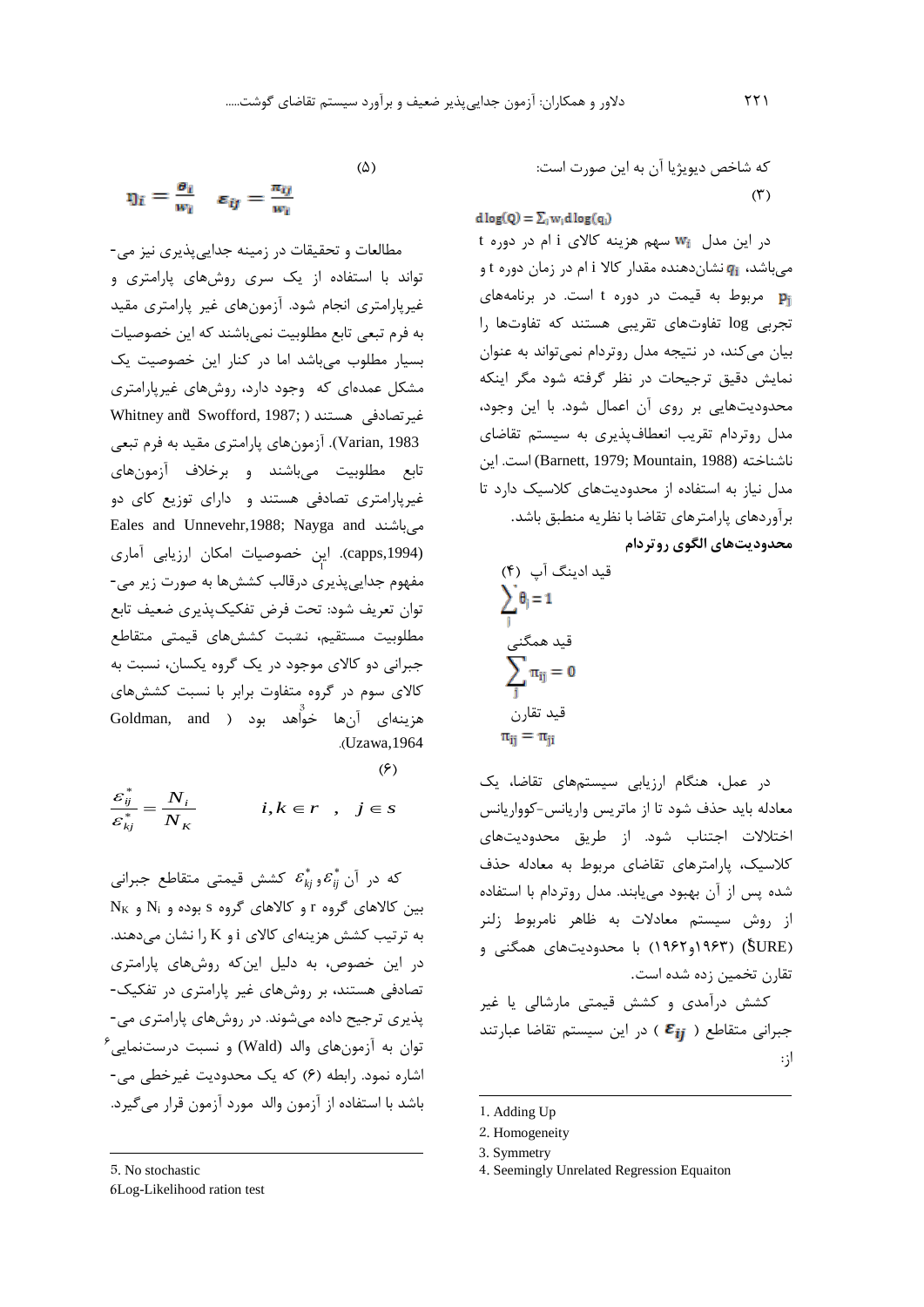تعداد محدوديتهاي جدايیپذيري بسته به تعداد کاالها و تعداد گروهها و تعداد اعضاي هر گروه براي هر درخت مطلوبیت مورد نظر میتواند از طريق معادله زير محاسبه گردد:

 $(Y)$ 

Number of Restrictions=  
\n
$$
\left(\frac{1}{2}\right)[N^2 + N - S^2 + S - \sum_s n_s (n_s + 1)]
$$
\nand 
$$
N^2
$$
\n
$$
N^2
$$
\n
$$
N^2
$$
\n
$$
N^2
$$
\n
$$
N^2
$$
\n
$$
N^2
$$
\n
$$
N^2
$$
\n
$$
N^2
$$
\n
$$
N^2
$$
\n
$$
N^2
$$
\n
$$
N^2
$$
\n
$$
N^2
$$
\n
$$
N^2
$$
\n
$$
N^2
$$
\n
$$
N^2
$$
\n
$$
N^2
$$
\n
$$
N^2
$$
\n
$$
N^2
$$
\n
$$
N^2
$$
\n
$$
N^2
$$
\n
$$
N^2
$$
\n
$$
N^2
$$
\n
$$
N^2
$$
\n
$$
N^2
$$
\n
$$
N^2
$$
\n
$$
N^2
$$
\n
$$
N^2
$$
\n
$$
N^2
$$
\n
$$
N^2
$$
\n
$$
N^2
$$
\n
$$
N^2
$$
\n
$$
N^2
$$
\n
$$
N^2
$$
\n
$$
N^2
$$
\n
$$
N^2
$$
\n
$$
N^2
$$
\n
$$
N^2
$$
\n
$$
N^2
$$
\n
$$
N^2
$$
\n
$$
N^2
$$
\n
$$
N^2
$$
\n
$$
N^2
$$
\n
$$
N^2
$$
\n
$$
N^2
$$
\n
$$
N^2
$$
\n
$$
N^2
$$
\n
$$
N^2
$$
\n
$$
N^2
$$
\n
$$
N^2
$$
\n
$$
N^2
$$
\n
$$
N^2
$$
\n
$$
N^2
$$
\n
$$
N^2
$$
\n
$$
N^2
$$
\n
$$
N^2
$$

فرضیه تفکیکپذيري براي انواع زيرگروهها شرط الزم و کافی براي بودجهبندي دو مرحلهاي است. در صورت رد نشدن اين فرضیه میتوان سیستم تقاضاي کاالهاي گوشتی را بدون تفکیک انواع زير گروهها و با استفاده از دادههاي تجمعی براي آنها تخمین زد و تقاضا براي آنها را مستقل از ساير گروهها بررسی کرد. **دادهها و متغيرهاي مورد استفاده**

در اين تحقیق تقاضا براي 13کاالي گوشتی با استفاده از آمارهاي سري زمانی هزينههاي مصرفی خانوار )سالنامههاي مرکز آمار ايران( و شاخص قیمت- هاي ساالنه برآورد شده است. براي جامعه شهري ايران اين آمار از طريق بانک مرکزي و مرکز آمار ايران در طی دوره زمانی )1374-1396( جمعآوري گرديد. در آمارنامه هزينه خانوارها کاالهاي مصرفی به دو گروه خوراکیها و غیر خوراکیها تقسیم میشوند که در آن کاالهاي خوراکی گوشت، به سه گروه گوشت دام، گوشت طیور و گوشت ماهی تقسیم میشوند که هر گروه شامل مجموعهاي از کاالها میباشد. در اين برآورد گروههاي گوشتی به صورت تفکیکشده در سیستم تقاضا دخالت داده میشود و از سه فرضیه براي آزمون جدايیپذيري ضعیف استفاده میشود تا بدين وسیله

امکانی فراهم آيد که چگونگی نحوه تخصیص درآمد بین گروههاي مختلف ذکر شده روشن گردد. **آزمون جدايیپذيري** تحت فرضیه جدايیپذيري ضعیف در تابع مطلوبیت مستقیم، نسبت کشش متقاطع جبرانی دوکاالي درون يک گروه )r )با کاالي سوم درگروه ديگر)s )برابر با نسبت کششهاي هزينهاي آن دو کاال میباشد. تعداد قیدهايی که الزم است براي تفکیکپذيري در مدل روتردام اعمال شود:

 $(\lambda)$ 

 $\frac{\varepsilon_{ij}}{\varepsilon_{ki}} = \frac{\theta_i}{\theta_k}$  $i.k \in r$ .  $i \in s$ تعداد محدوديتهاي غیر زايد براي جدايیپذيري در هر درخت مطلوبیت بر اساس فرمول زير انجام می- شود:

 $(9)$ 

Number of Restrictions =

 $\binom{1}{3} [N^2 + N - S^2 + S - \sum_{s} n_s (n_s + 1)]$ 

**روش خطی کردن قيود غير خطی**

 $(1)$  $\frac{\varepsilon_{ij}}{\varepsilon_{ij}} = \frac{\theta_i}{\theta_k} \cdots \frac{\text{yields}}{\theta_k} \theta_k \times \varepsilon_{ij} - \theta_i \times \varepsilon_{kj} = 0$ در اينجا سه درخت مطلوبیت با توجه به گروهبندي در نظر گرفته شده مورد آزمون جدايیپذيري ضعیف قرار میگیرند:

 $U1 = U^{(0)}(f1(x1, x2, x3, x4, x5), f2(x6, x7, x8, x9), f3(x10, x11, x12, x13))$ 

 $U2 = U^{(0)}(f1(x1, x2, x3, x4, x5), f2(x6, x7, x8, x9, x10, x11, x12, x13))$ 

 $U$ 3 =  $U^{\circ}$ ( $f$ 1(*x*1, *x*2, *x*3),  $f$ 2(*x*4, *x*5),  $f$ 3(*x*6, *x*7, *x*8),  $f$ 4(*x*9, *x*13),  $f$ 5(*x*10, *x*11, *x*12))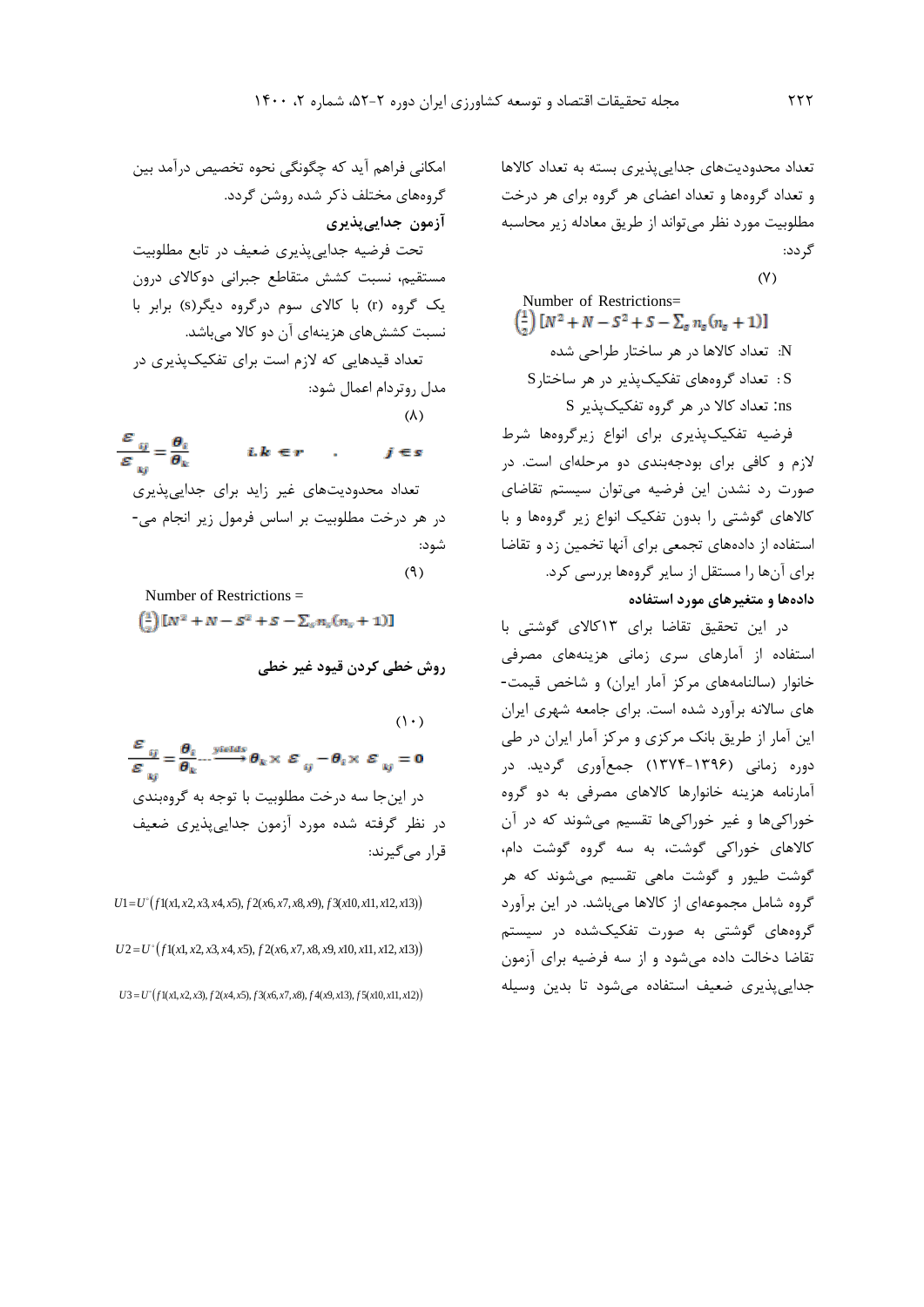|                  | انواع گروه گوشت                          | درخت مطلوبيت ١ | درخت مطلوبيت ٢ | درخت مطلوبيت ٣            |
|------------------|------------------------------------------|----------------|----------------|---------------------------|
| گوشت دام         | گوشت گاو و گوساله(X1)                    | $\mathbf{A}$   | A              | $\mathbf{A}$              |
|                  | گوشت گوسفند(x2)                          | $\mathbf{A}$   | $\mathbf{A}$   | $\boldsymbol{\mathsf{A}}$ |
|                  | جگر، دل و قلوه دام(x3)                   | A              | A              | A                         |
|                  | كالباس (x4)                              | $\mathbf{A}$   | A              | $\, {\bf B}$              |
|                  | $(x5)$ سوسیس                             | $\mathbf{A}$   | A              | $\, {\bf B}$              |
| گوشت طيور        | گوشت مرغ و خروس (X6)                     | $\, {\bf B}$   | B              | $\mathbf C$               |
|                  |                                          |                |                |                           |
|                  | گوشت بوقلمون،غاز،اردک، شترمرغ(X7)        | $\bf{B}$       | $\bf{B}$       | $\mathcal{C}$             |
|                  | دل، جگر و سنگدان طيور (x8)               | $\bf{B}$       | $\, {\bf B}$   | $\mathbf C$               |
|                  | كنسرو مرغ(x9)                            | $\, {\bf B}$   | $\, {\bf B}$   | D                         |
| گوشت ماهی        | $(x10)$ انواع ماهی شمال                  | $\mathsf{C}$   | B              | E                         |
|                  | انواع ماهي جنوب ( x11 )                  | $\mathcal{C}$  | $\overline{B}$ | ${\bf E}$                 |
|                  | انواع ماهی های رودخانهای و وارداتی (x12) | $\mathcal{C}$  | $\bf{B}$       | ${\bf E}$                 |
|                  | كنسرو ماهى X13                           | $\mathcal{C}$  | B              | D                         |
| تعداد گروهها     |                                          | ٣              | ٢              | ۵                         |
| تعداد محدوديت ها |                                          | ۵٣             | ٣٩             | ۵٧                        |

جدول ۱- درخت مطلوبیت پیشنهاد شده بر اساس مشاهدات میدانی

**مآخذ:** يافتههاي تحقیق



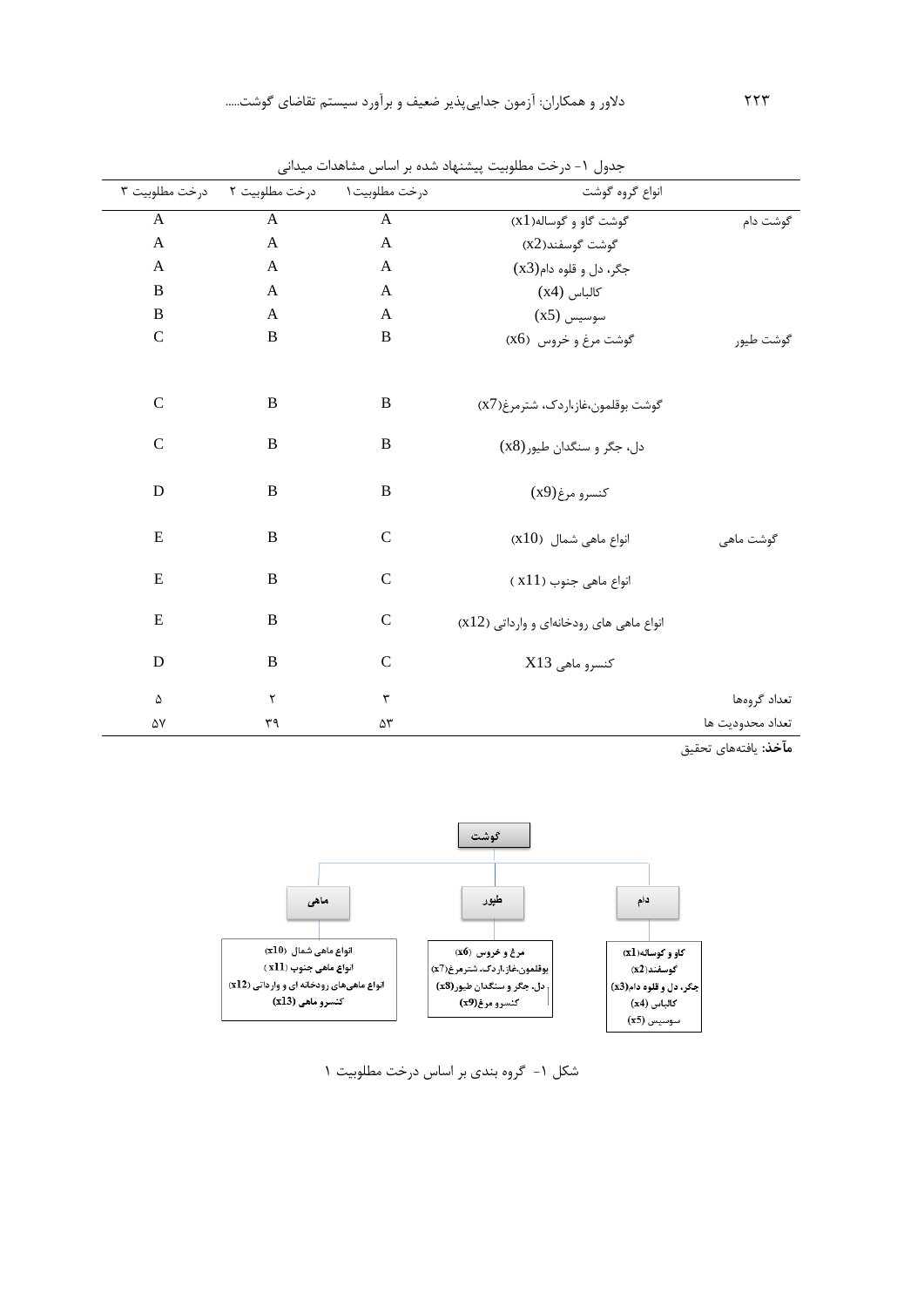

شکل ۲- گروه بندي بر اساس درخت مطلوبيت ۲



شکل ٣- گروهبندي بر اساس درخت مطلوبيت ٣

**استفاده از جدول محدوديتهاي غير زايد:**

|                                      |              |                          |                      |                |          |             | $\bf J$     |             |             |                |                           |                           |                           |
|--------------------------------------|--------------|--------------------------|----------------------|----------------|----------|-------------|-------------|-------------|-------------|----------------|---------------------------|---------------------------|---------------------------|
| i,k                                  | $\backslash$ | $\mathbf{\widetilde{v}}$ | $\mathbf{\breve{r}}$ | $\mathfrak{f}$ | $\Delta$ | $\varphi$   | $\sf V$     | $\lambda$   | ٩           | $\backslash$ . | $\backslash$ $\backslash$ | $\mathcal{N}$             | $\backslash\,\mathsf{r}$  |
| ۲و۱                                  |              |                          |                      |                |          | $\mathbf t$ | $\mathbf t$ | $\mathbf t$ | $\mathbf t$ | $\mathbf t$    | $\mathbf t$               | $\mathbf t$               | $\mathbf t$               |
| $r_{\rm e}$ ۳                        |              |                          |                      |                |          | $\mathbf t$ | $\mathbf t$ | $\mathbf t$ | $\mathbf t$ | $\mathbf t$    | $\mathbf t$               | $\mathbf t$               | $\ensuremath{\mathbf{t}}$ |
| $r_{\rm e}\tau$                      |              |                          |                      |                |          | $\mathbf t$ | $\mathbf t$ | $\mathbf t$ | $\mathbf t$ | $\mathbf t$    | $\mathbf t$               | $\ensuremath{\mathbf{t}}$ | $\mathbf t$               |
| $\kappa_{\rm e}$ ه                   |              |                          |                      |                |          | $\mathbf t$ | $\mathbf t$ | $\mathbf t$ | $\mathbf t$ | $\mathbf t$    | $\mathbf t$               | $\ensuremath{\mathbf{t}}$ | $\mathbf t$               |
| عره                                  |              |                          |                      |                |          |             |             |             |             |                |                           |                           |                           |
| $\epsilon_{\rm g}$ ر                 |              |                          |                      |                | t        |             |             |             |             | $\mathbf t$    | $\mathbf t$               | $\ensuremath{\mathbf{t}}$ | $\mathbf t$               |
| $\mathsf{v}_\mathsf{e}\mathsf{v}$    |              |                          |                      |                | t        |             |             |             |             | $\mathbf t$    | $\mathbf t$               | $\ensuremath{\mathbf{t}}$ | $\mathbf t$               |
| $\Lambda_{\mathfrak{g}}\mathfrak{q}$ |              |                          |                      |                | t        |             |             |             |             | $\mathbf t$    | $\mathbf t$               | $\ensuremath{\mathbf{t}}$ | $\mathsf t$               |
| 1, 1, 0                              |              |                          |                      |                |          |             |             |             |             |                |                           |                           |                           |
| ۱۱و۱                                 |              |                          |                      |                | t        |             |             |             | $\mathbf t$ |                |                           |                           |                           |
| ۱۱و۱۱                                |              |                          |                      |                | t        |             |             |             | t           |                |                           |                           |                           |
| ۱۲و۱۲                                |              |                          |                      |                | t        |             |             |             | t           |                |                           |                           |                           |

جدول -2 آزمون جدايیپذيريی براي درخت مطلوبیت1

نشان دهنده محدوديت غیر زائد می باشد t

مآخذ: يافته هاي تحقیق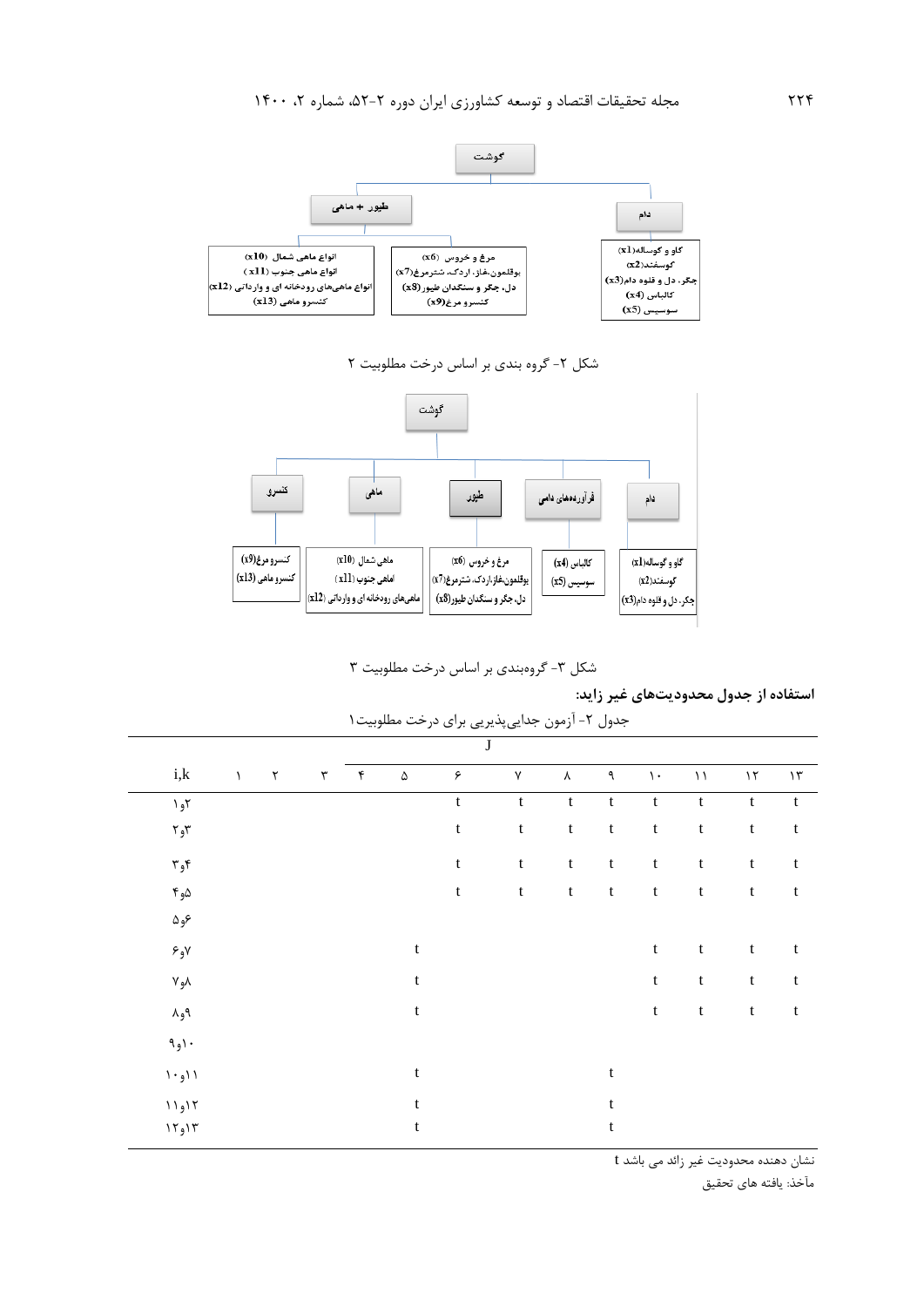### **نتایج و بحث**

در مطالعه حاضر، تقاضا براي گوشت به 13 زير گروه گوشتی و به صورت تفکیک شده بیان شده است. در اين تحقیق 3 فرضیه جدايیپذيري ضعیف را در مورد گروه- هاي گوشت که شرط الزم و کافی براي بودجهبندي دو مرحلهاي میباشد، مورد بررسی و آزمون قرار گرفته است که در صورت رد نشدن هر فرضیه سیستم تقاضا با استفاده از دادههاي تجمعی گوشتها بدون تفکیک آنها برآورد میشود و در صورت رد شدن فرضیه دادههاي گروه گوشت بايد به صورت تفکیک شده در سیستم تقاضا برآورد شوند. در اينجا 3 درخت مطلوبیت براي زير گروههاي گوشت در نظر گرفته شده است که با اعمال محدوديتهاي جدايیپذيري با استفاده از آزمون والد (Wald (مورد آزمون قرار گرفته است که داراي توزيع کی دو میباشد (جدول ۳).

**در درخت مطلوبيت**،**1** با توجه به جدول کاي دو در سطح معنیداري 0/05 با درجه آزادي 53 ، مقدار اين آماره جدول برابر با 70/99 میباشد. با توجه به اينکه مقدار محاسبه از مقدار جدول کوچکتر است، پس فرضیه جدايیپذيري پذيرفته میشود. در واقع نتیجه آزمون، اين فرض را که مصرفکنندگان ابتدا بخشی از مخارج خود را به گوشت، صرفنظر از نوع آن، اختصاص میدهند سپس عمل تخصیص بین انواع مختلف گوشتها بر اساس قیمت آنها صورت میگیرد پذيرفته مینمايد. به اين ترتیب، استفاده از دادههاي تجمعی در مورد گوشتها به صورت 3 گروه مرکب گوشت ) دام،

طیور و ماهی) در برآوردهای سیستمهای تقاضا نتايج نااريبی خواهد داد.

**در درخت مطلوبيت**،**2** با توجه به جدول کاي دو در سطح معنیداری ۰/۰۵ با درجه آزادی ۳۹، مقدار این آماره جدول برابر با 54/57 میباشد. با توجه به اينکه مقدار محاسبه از مقدار جدول بزرگتر میباشد، فرضیه جدايیپذيري رد میگردد. لذا، تقاضا براي گوشتها را در درخت مطلوبیت ۲، نمیتوان به دو گروه مجزا تقسیم نمود و مورد بررسی و تجزيه و تحلیل قرار داد.

**در درخت مطلوبيت،3** با توجه به جدول کاي دو در سطح معنیداري 0/05 با درجه آزادي 57 ، مقدار اين آماره جدول برابر با 57/62 میباشد. با توجه به اينکه مقدار محاسبه از مقدار جدول بزرگتر است، پس فرضیه جدايیپذيري رد میشود. لذا، تقاضا براي گوشتها را در درخت مطلوبیت ۳، نمیتوان در پنج گروه مجزا قرار داد و توابع تقاضا را براي آنها مورد تجزيه و تحلیل قرار داد.

در مطالعه حاضر از مدل روتردام استفاده شده است. سیستم معادالت شامل 3 معادله سهمهاي هزينهاي خطی میباشد که با لحاظ شرايط جمعپذيري تعداد معادالت به 2 معادله کاهش پیدا میکند. سیستم مذکور را با استفاده از روش سیستم معادالت به ظاهر نامربوط تکراري )ISURE )برآورد گرديد و محدوديتهاي همگنی و تقارن بر مدل اعمال شد و به منظور تمکیل بحث، بر روي نتايج برآورد شده، سیستم کششها مورد محاسبه قرار گرفته است.

| ماھے،                                                                          | گوشت طیور                                                                  | گوشت دام                                            | انواع گوشت  |  |
|--------------------------------------------------------------------------------|----------------------------------------------------------------------------|-----------------------------------------------------|-------------|--|
| $(\cdot$ , $\cdot$ $\cdot$ $\cdot$ $\uparrow$ $\uparrow$ $\uparrow$ $\uparrow$ | $( \cdot \, , \cdot \,   \, \mathsf{r} \, \mathsf{r} \, \mathsf{r}^{**} )$ | $(- \cdot \cdot \vee \vee \vee \vee \vee))$         | گوشت دام    |  |
| (1,9)                                                                          | (1,95)                                                                     | (Y, Y)                                              |             |  |
| $( \cdot \cdot \cdot \cdot \wedge \wedge \varphi)$                             | $(- \cdot \cdot \mathcal{F} \wedge \mathcal{F})$                           | $(\cdot \cdot)$ ( $\uparrow$ )                      | گوشت طیور   |  |
| $(-, \cdot \xi \setminus \lambda)^*$                                           | $( \cdot \cdot \cdot \cdot \wedge \wedge \varphi)$                         | $(\cdot\, , \cdot\, \cdot \cdot \wedge \cdot\, )^*$ | گوشت ماهے ِ |  |
| $(-7,9)$                                                                       | (Y, Y)                                                                     | $(\uparrow, \uparrow)$                              |             |  |

جدول ۴- برآورد پارامترهاي سيستم تقاضاي روتردام مقيد` براي سه گروه كالاي گوشت در ايران

)اعداد داخل پرانتز آماره t می باشد( \*: معنی داري در سطح %95 اطمینان \*\*: معنی داري در سطح %90 اطمینان.

1 قید همگنی و تقارن در مدل اعمال شده است.

مآخذ: يافتههاي تحقیق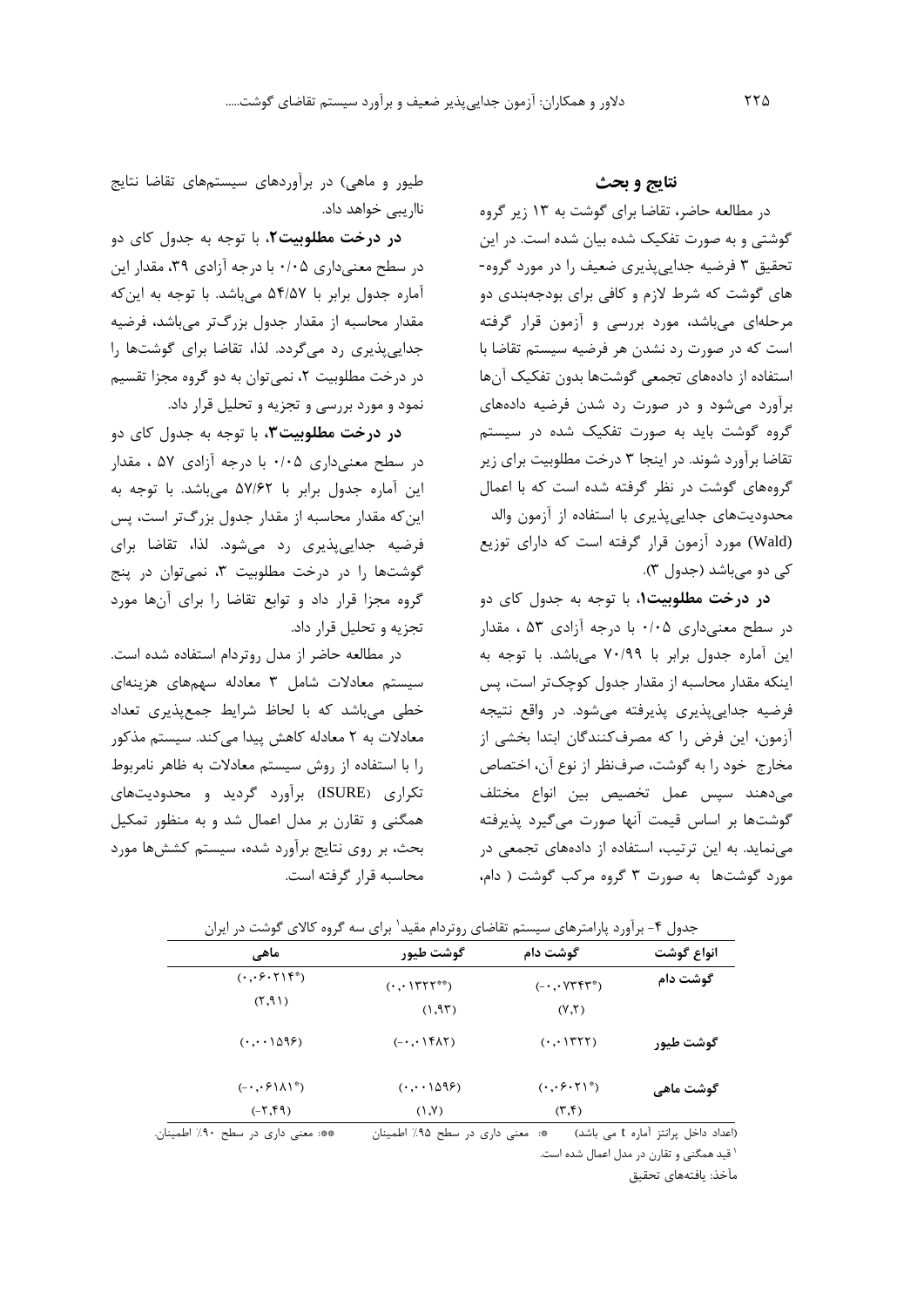| .                    | ی بر  د ت<br>ں ، دے ر | ີ                                                                       |                                        | .                        |  |
|----------------------|-----------------------|-------------------------------------------------------------------------|----------------------------------------|--------------------------|--|
| انواع گوشت           | گوشت دام              | گوشت طیور                                                               | گوشت ماهی                              | کشش در آمدی              |  |
| گوشت دام             | $(19P\lambda,-)$      | $( \cdot \cdot \mathsf{r} \mathsf{r} \mathsf{v} \mathsf{r} \mathsf{v})$ | (11111)                                | $(17\lambda P, \cdot)$   |  |
| گوشت طیور            | (0.0519)              | $(-0.0970)$                                                             | $(\cdot, \cdot, \cdot, \cdot, \cdot))$ | (۰٫۵۶۷۵۶۶)               |  |
| گوشت ماهی            | (0.1119)              | (0.0199.9)                                                              | $(-.7Y) \cdot 7)$                      | $(1.19\lambda\lambda55)$ |  |
| مآخذ: يافتههاي تحقيق |                       |                                                                         |                                        |                          |  |

جدول ۵- کشش قیمتی مارشالی (غیرجبرانی) و در آمدي متقاطع کالاهاي گوشت تحت محدوديتهاي کلاسیک

جمله، قیمت کاال و سهم با وقفه هزينه کاالها از مخارج خانوار در يک زمان معين)، مقدار تقاضاي کالا چند درصد تغییر میکند. مطابق با جدول )5( کشش درآمدي گروه گوشت طیور مثبت و کوچکتر از يک بوده که به معناي ضروري بودن اين کاالي غذايی براي خانوارهاست؛ بنابراين، اگر درآمد يک درصد افزايش يابد مقدار تقاضا به میزان 0/56 درصد باال میرود. همچنین، بر اساس محاسبات صورت گرفته کشش درآمدي براي گوشت دام برابر با 0/9834 به دست آمد که نشان- دهندهي نرمال و ضروري بودن اين گروه در ايران طی دوره مورد بررسی است. مشابه نتايج مطالعه Falsafian Ghahremanzadeh and) 2011 (که برآورد انواع گوشت در ايران را مورد بررسی قرار داده بودند، تقاضاي گوشت دام و طیور داراي کشش درآمدي کمتر از يک بوده و بنابر تئوري اقتصاد خرد، محصوالت نرمال ضروري به شمار میرود. کشش درآمدي گروه گوشت ماهی برابر با 1/1988 است، اين کشش بیانگر آن است که با افزايش مخارج خانوارها به میزان يک درصد، مخارج گروه کاالي گوشت به میزان 1/1988 درصد افزايش میيابد که اين موضوع حاکی از آن است که با افزايش درآمد يا مخارج خانوار، سهم بودجهاي اين گروه گوشت نیز افزايش می- يابد.

### **نتيجهگيري و پيشنهادها**

بررسی شرايط مرکبسازي کاالهاي کشاورزي در مباحث اقتصادي، از اهمیت بااليی برخوردار است. بنابراين، توجه به اين امر میتواند شرايط الزم براي سیاستگذاريهاي کالن اقتصادي را معنیدارتر سازد. با توجه به اهمیت گروه گوشت در سبد مصرفی خانوار ايرانی، در مطالعه حاضر شرايط مرکبسازي تحت فروض مختلف در گروه کاالهاي گوشتی مورد بررسی قرار گرفته است. نتايج حاصل از اين مطالعه نشان میدهد

برآورد کششها جهت سنجش حساسیت مقدار تقاضا نسبت به تغییرات قیمت کاالها و درآمد، الزم است تا با استفاده از نتايج برآورد الگو، کششهاي تقاضا محاسبه شود. بر اين اساس کشش قیمتی خودي، متقاطع غیر جبرانی و درآمدي در سه گروه گوشت در جدول (۵) گزارش شده است. با توجه به جدول (۵) میتوان بیان کرد که همـه گروههاي کـااليی، قـانون تقاضـا را تامین کردهاند و داراي کشش قیمتی خودي منفی هستند. در اين میان کشش قیمتی گروههاي گوشت دام، طیور و گوشت ماهی به ترتیب برابر ۰/۸۹ ،-0,59 -0,77 میباشند که گوشت گروه ماهی جانشین ضعیفی براي گروه گوشت دام و طیور بوده است. کشش متقاطع گروه گوشت دام با گروه گوشت طیور و گروه گوشت ماهی مثبت است که به معناي جانشین بودن اين گروه از مواد غذايی با يکديگر است، بنابراين اگر قیمت گروه گوشت طیور و گروه گوشت ماهی يک درصد باال رود، تقاضا براي گروه گوشت دام به ترتیب 0/3 و 0/14 درصد افزايش میيابد. مقايسه نتايج برآورد کششها در گروه گوشت در پژوهش حاضر، با نتايج حاصل شده از پژوهشهای Ataei and Mohammadi مطابقت) 2006 (Kohansal and Jafari و) 2017( دارد و کاالهاي گروه گوشت جانشین يکديگرند. در اين تحقیق همهي کششهاي مستقیم غیرجبرانی براي گروههاي گوشت منفی به دست آمد که نشاندهنده رابطه منفی بین قیمت کاال و تقاضاي آن کاالهاست. همچنین قدرمطلق کلیه کششهاي مستقیم غیرجبرانی گروههاي گوشت مورد مطالعه، کمتر از يک به دست آمده است، بنابراين، تقاضاي اين مواد غذايی پروتئین کشش ناپذير است. کششهاي درآمدي گروههاي گوشتی مورد مطالعه بیان میکند که چنانچه درآمد يک درصد تغییر يابد ) با ثابت بودن ساير شرايط از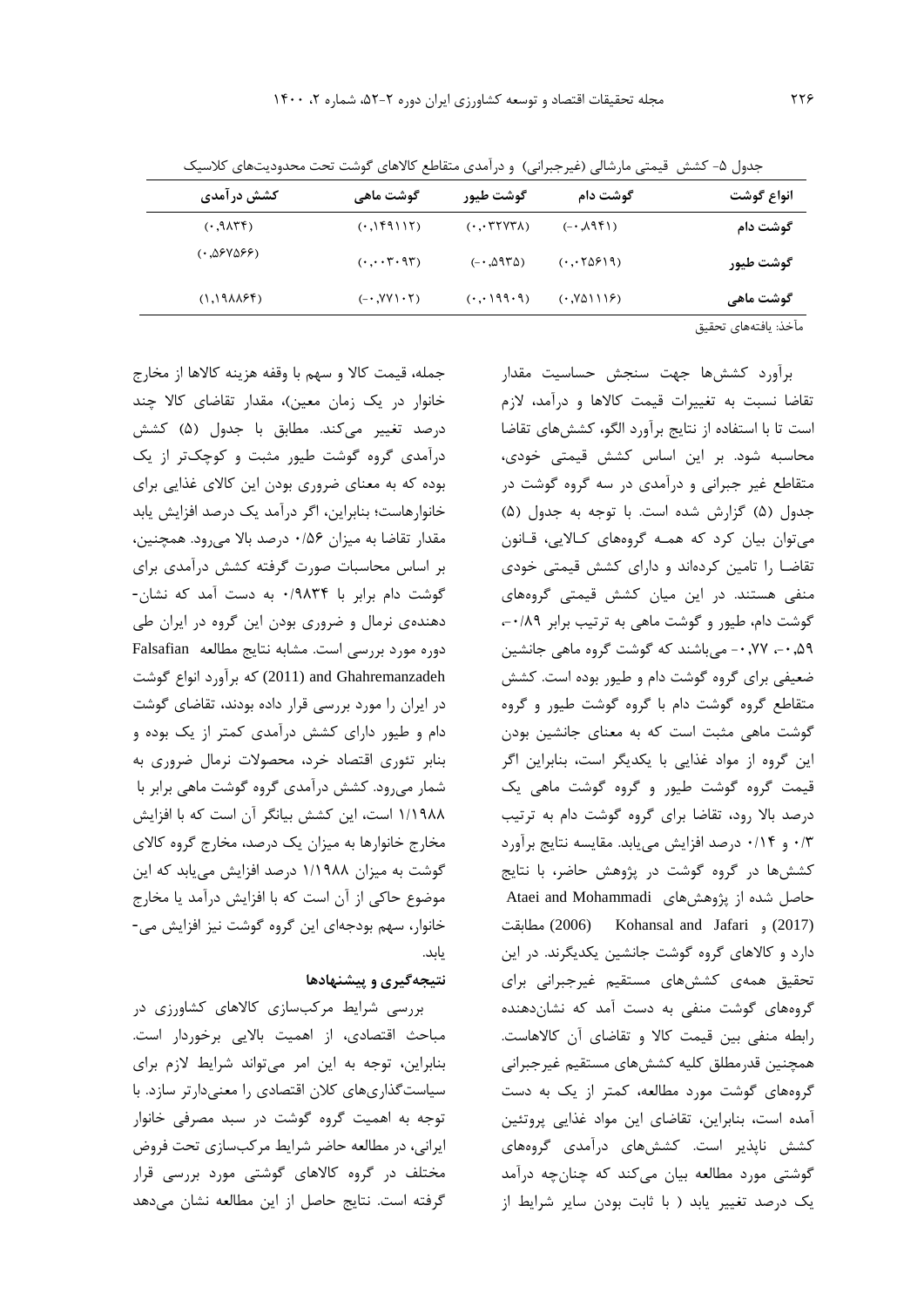از اين شاخصها، نتايج میتواند واقعی باشد. همچنین، پیشنهاد اساسی از کاربرد پژوهش حاضر اين است که پیش از هر گونه اقدامی در رويکرد سیستم تقاضا بايد آزمونهاي تفکیکپذيري ضعیف صورت پذيرد. همچنین استفاده از گروههاي سازگار و تفکیکپذير در انتخاب فرمهاي تابعی خاص مطلوبیت، برآورد کششها و نیز محاسبه تجمیعهاي گروهها در روشهاي مختلف میباشد. با توجه به نتايج حاصل از بررسی تابع تقاضاي روتردام و با توجه به اينکه انواع گوشت جانشین يکديگرند، پیشنهاد میشود به اهمیت گوشت در تامین پروتئین خانوارها هنگام اتخاذ سیاستهاي مختلف در جهت حمايت از تولیدکنندگان توجه شده و سیاستها به گونهاي اتخاذ گردد که انتقال قیمت از يک نوع گوشت به انواع ديگر با مشکل مواجه نگردد.

که با توجه به آزمونهاي جدايیپذيري ضعیف، میتوان گوشت را در سه گروه گوشت (دام، طیور و ماهی) در نظر گرفت و برآوردهاي سیستم تقاضا را محاسبه نمود به اين صورت که برآورد سه تابع تقاضاي کلی براي گروههاي گوشتی، از اين لحاظ که اشکال جمعسازي بر آن وارد نیست، مورد تايید میباشد. بنابراين، استفاده از دادههاي تجمعی گوشتی سه گروه کاالي مرکب، براي برآورد سیستم معادالت تقاضا، پارامترهاي نااريبی به دست خواهد آورد. از آنجا که مطالعه حاضر از شاخص قیمتهاي موجود در بانک مرکزي براي بررسی شرايط مرکبسازي گروههاي گوشتی استفاده شده است، نتايج اين مطالعه نشان می دهد که می توان مطالعات اقتصادی را با استفاده از گروهبندي انجام گرفته توسط بانک مرکزي و مرکز آمار ايران انجام داد و در صورت استفاده

### **REFERENCES**

- 1. Agresti, A. (1990). Categorical data analysis, John Wiley and Sons, New York.
- 2. Alboghdady, M.A., & Alashry, MK. (2010). The demand for meat in Egypt: An Almost Ideal estimation. *African journal of Agricultural and Resources Economics*, 4, 70-81.
- 3. Ataei-Salot, K., & Mohammadi, H. (2017). Determining the Elasticity of Demand for Selected Food Products in Mazandaran Province Using the Almost Ideal Demand Equation System Model for AIDS, Case Study of White Meat, Fish and Red Meat. *Journal of Agricultural Economics Research*,10(3), 173- 186. ( In Farsi).
- 4. Barnett, W.A. (1984). On the Flexibility of the Rotterdam Model: A First Empirical Look. European Economic *Review,* 24, 285-89.
- 5. Central Bank of the Islamic Republic of Iran, 2016. Results of household budget survey in urban areas of Iran, Department of Economic Statistics, Survey Household budget. (In Farsi).
- 6. Central Bank of the Islamic Republic of Iran,2017. General Management of Economic Statistics, Results of Household Budget Survey in Urban Areas of Iran. (In Farsi).
- 7. Eales, J.S & Wessells, C.R. (1999) Testing Separability of Japanese Demand for Meat and Fish Within Differential Demand Systems. *Journal of Agricultural and Resource Economics*, 24(1), 114-126.
- 8. Eales, J.S., & unnevehr, L.J. (1988). Demand for Beef and chicken products: separability and structural change. *Amer.Jn. Agr*, 70, 521-535.
- 9. Edgerton, D.L. (1997). Weak Separability and the Estimation of Elasticities in Multi-Stage Demand System. *Amer.Jn. Agr*, 76, 62-79.
- 10. Edgerton, D.L., Assarsson, B., Hummelmose, A., Laurila, I.P., Rickertsen, K., & Vale, PH. (1996). The econometrics of demand systems: with applications to food demand in the Nordic countries, *Kluwer Academic Publishers*, *Dordrecht*.
- 11. Erfani, A., Davoodi, P., & Sadeghi. F. (2017). Grouping Monetary Assets in Iran Based on Nonparametric Analysis of Money Demand. *Journal of Economics Research*, 52(4), 879-904. (In Farsi).
- 12. Falsafian, A., & Ghahramanzadeh, M. (2011). Selection of a Functional System for Meat Demand Analysis in Iran, *Journal of Food Industry Research,* 22(2), 176-187*.* (In Farsi)
- 13. Food Outlook. (2015). *BIANNUAL REPORT ON GLOBAL FOOD MARKETS*, from http://www.fao.org
- 14. Ghahramanzadeh, M., & Rashid- Ghalam, M. (2015). Developing a Seasonal Price Forecasting Model for Meat Species in Iran: Application of the Periodic Autoregressive Model (PAR). *Iranian Journal of Agricultural Economics and Development Research (ijaedr*), 46(2), 469-480. (In Farsi).
- 15. Ghahremanzadeh, M., Ansari, F., Falsafian, A., & Ferdosi, R. (2013). Measuring the Welfare Effects of Increasing Prices of Meat on Iranian Urban Households. *Iranian Journal of Agricultural Economics and Development Research (ijaedr),* 44(2), 201-209. (In Farsi).